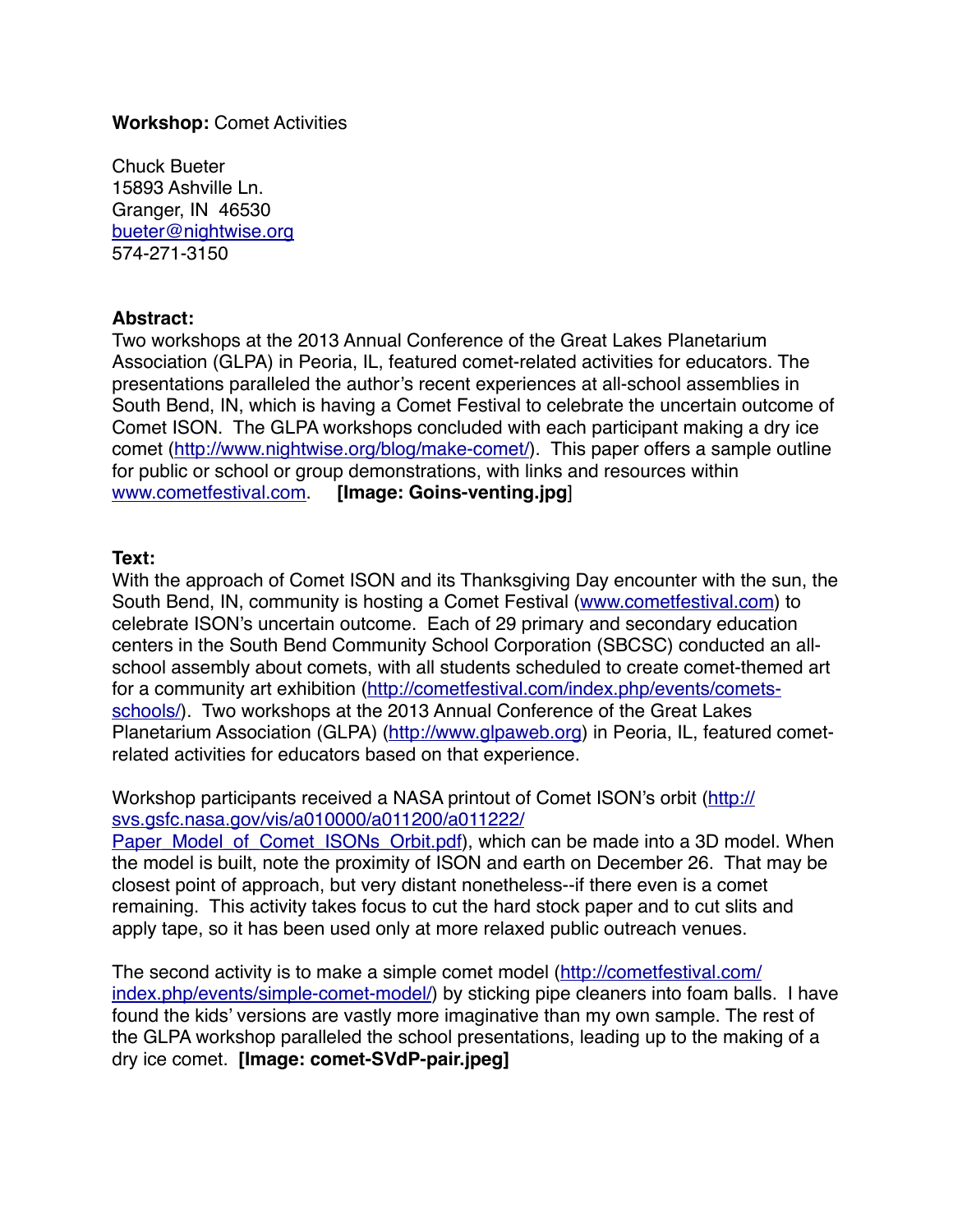After introducing the students' role in the Comet Festival, first clarify what a comet is. Announce in advance and then ask three questions: Is a comet a ball of ice? A ball of fire? Or (and you can change your mind for this third question) do you not know? For the latter group, I always let them know that I respect their having the courage to say they don't know, for there is much scientists don't know about comets.

After the 3-question survey, summon a teacher to offer a clue. At the center of the room is a backlit yellow ball to represent the sun. In the case of Comet ISON, the teacher carries a frozen turkey sunward, stopping as the bird rounds the yellow ball. Kids, what happens when the frozen material approaches the hot sun? **[Image: turkeyhelion.JPG]**

Comets are described classically as large "dirty snowballs" with some revision to "icy dirtballs" to emphasize their darkness. Comet ISON may be a few kilometers in diameter, which is a typical size. As the ice melts, in space it sublimates. Dust and crud is swept up and expelled in the outgassing, resulting in the shroud of debris (coma) around the nucleus.

Dialogue with the audience describes Comet ISON's schedule, and the turkey continues outbound and goes over the head of a student who represents earth on December 26, 2013. The messages are that comets are cold, come from the depths of the solar system, and that ISON rounds the sun on Thanksgiving 2013. It then nearly goes over the earth on the day after Christmas, December 26, 2013.

On a table is a Fargo model fan from Fanimation of Noblesville, IN. The spherical fan represents the sun with its outflowing "solar wind." Be aware that the fan draws in air from above and below, and anyone with long hair is at risk of having it rapidly drawn in if they approach too close. Attached to the round fan cage on a stiff wire is a styrofoam ball with tinsel-like strands streaming downwind. The foam ball is akin to the comet coma, with the comet debris "blown downwind," resulting in the tail. **[Image: fargohoriz07462.JPG]**

With the tail fluttering outward from the fan, it's a good time to show why we have meteor showers. Have an orbiting ball repeatedly plow through the debris tail at a specified date and ask the participants what result they might observe. I also use another model of a comet, this time with a foam ball and pipe cleaners wrapped in sparkly string that extend outward as the tail. The comet nears the sun, but as it rounds the fan be certain to keep the tail pointing away from the sphere. When it's outbound, of course, the comet appears to travel tail first. "What do you notice?"

After the demonstration of Comet ISON rounding the sun, for expediency we settle into a rapid series of projected slides. The images are available online for educational purposes at [http://www.slideshare.net/chuckbueter/comet-ison-and-the,](http://www.slideshare.net/chuckbueter/comet-ison-and-the) though you won't necessarily use all of them all the time. For astronomy educators, the slides are self explanatory. We ask the kids to note details, like the blue ion tail in some comets, aimed downstream of the sun's solar wind. Then their art can reflect aspects of what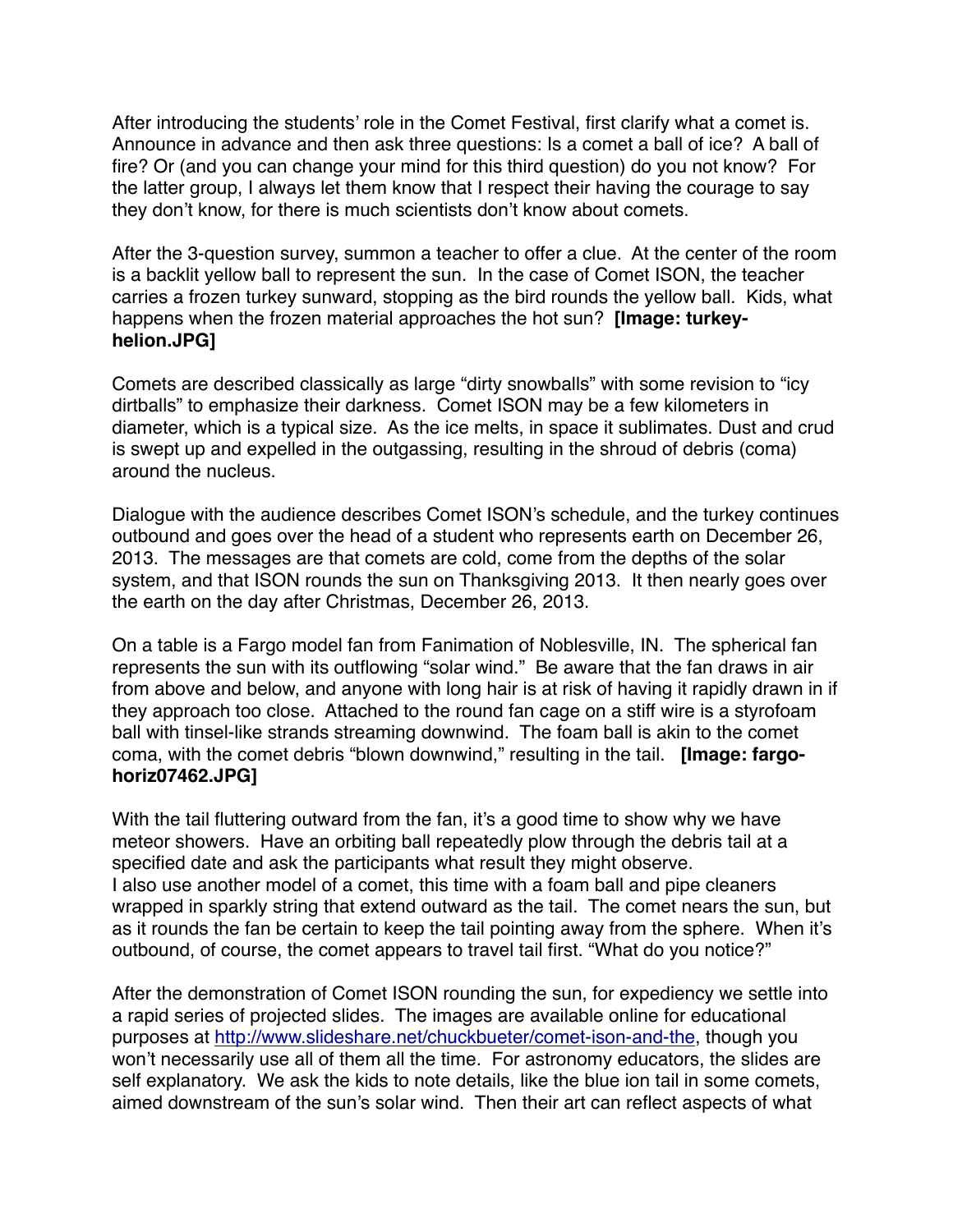we observe. Notice, for example, the turkey's blue left wing sticking outward while the tail trail curves somewhat. Illustration by Dacota Schrader. **[Image: dacota-turkey]**

With the house lights back up, it's time to build a comet. With all-school assemblies, time is certainly limited, so I usually have a pre-selected teacher assist me rather than some students. Ask the principal to choose someone who will indulge you with lots of theatrics while helping to make the comet. This is where the kids lean forward most attentively.

Making a dry ice comet is a classic demonstration first promoted by Dennis Schatz of [the Pacific Science Center. Links to recipes and chef tips are at http://](http://www.nightwise.org/blog/make-comet/) www.nightwise.org/blog/make-comet/. Basically, you mix dirt, sand, ammonia, some dark organic material, and water, then rapidly freeze with dry ice.

Depending on the audience, I stop to include a controversial notion. Some scientists suggest that comets may have "seeded the earth with the building blocks of life." That line always needs repeating and explanation. Using a simple comet model, I ask the audience what one would notice on the front edge of the comet after it travels for centuries in space--akin to what you'd see on the front of the car windshield after a road trip. In fact, I show a foam model that I had affixed to my car antenna, with the leading edge colored by dirt and bugs. The idea is that comets accreted atoms and molecules, and upon collision with earth the resultant energy could contribute to the making of amino acids, or the so-called building blocks of life.

We need to add some representation of life to our dry ice comet... "So spit in the bag." That action often elicits a collective, "Eeeewwwwww."

It's now showtime. With a flourish, dump in the dry ice and have the guest stir the mixture while you cite Macbeth. "Pull the spoon out when you hear 'snake.'"

*Double, double toil and trouble; Fire burn, and caldron bubble. Fillet of a fenny snake, In the caldron boil and bake; Eye of newt, and toe of frog, Wool of bat, and tongue of dog...*

When you pull the spoon and squeeze the budding iceball, a key consideration is not to keep kneading the ice. Allow the gas to vent, though you can first build up a little vapor inside the bag so it plumes dramatically when released. Tighten the throat of the plastic bag (releasing gas buildup) so the bottom of the bag tightens around the iceball and gives it shape. You gotta work the bag, not the ice. If you knead the iceball continuously, you may get a crumbly result. If your comet is too dry and is falling apart, go ahead and quickly splash some extra water into the bag. You can't have too much water, for any excess water can simply remain in the bag.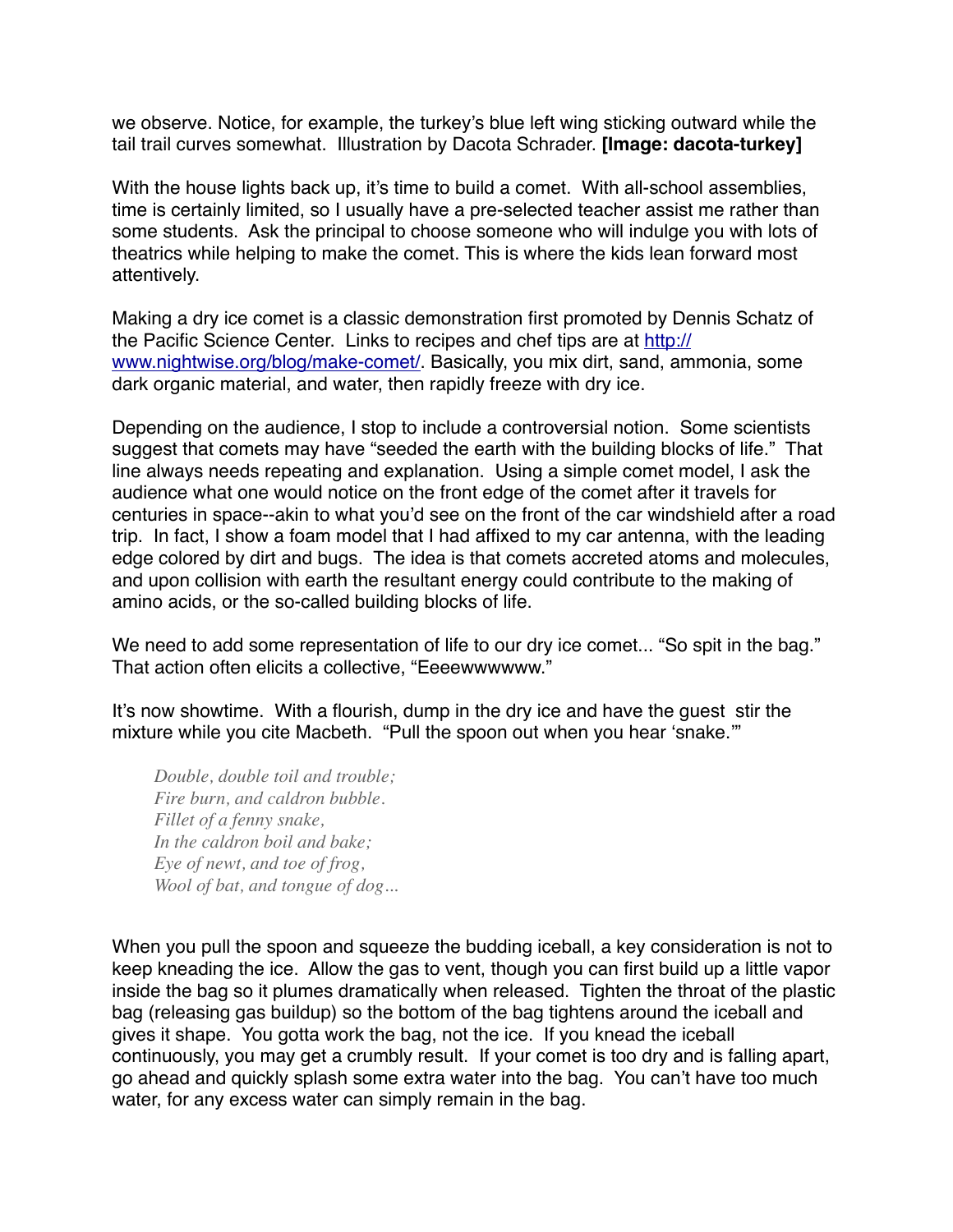Once you've got the iceball firming up, call the participant closer to help squeeze the bottom of the iceball. It's a good time to ask how comets are named, as you are allowing the iceball to solidify during the Q&A. When it's time to reveal the comet, ask the person his/her name for emphasis, and have them pull out the comet. "Ladies and gentlemen, Comet [name]!" **[Image: 2comets.JPG] or [Image: comet-pride]**

Remember, no dry ice comet is a failure. If the ice gets stuck in the seams of the bag and the comet rips apart when you pull it out, no worries. Seize the opportunity to say real comets sometimes behave like that, such as Shoemaker-Levy 9, which crashed into Jupiter like a train wreck.

I also like to cleave off a chunk of the completed comet to reveal fresh white ice underneath. In real comets such exposure may result in new outgassing or tail growth, and it looks very much like the closeup images from spacecraft of Comet Hartley 2 and Halley's Comet that show active jets.

At the end of the dry ice demonstration I suggest that, with Comet ISON and its uncertain outcome, we hope to learn about comets, the sun, and ourselves. On the latter point, the notion is that we celebrate what we value, like sports, or religion or freedoms. We celebrate sports because we value sports. The thousands of students creating original comet artwork for the Comet Festival are leading the way in showing we value science in South Bend. **[Image: assembly.JPG]**

I recommend you make a dry ice comet at least once in private before doing it before a large audience. Then with confidence you'll be able to add flair and engage your audience genuinely. You can watch a brief demo of making a dry ice comet on *Experience Michiana* by WNIT Public Television at [http://youtu.be/syStSJa4lag.](http://youtu.be/syStSJa4lag)

For all the conference attendees out there, this GLPA workshop answers the question of what to do with all those conference bags you've accumulated over the years. Answer: They make a great bag in which to bust up the dry ice with a mallet.

Thanks go to all of the people who have supported comet outreach in South Bend and at the GLPA conference in GLPA. Regardless of Comet ISON's visibility, we have much to learn about these interlopers from the depths of the solar system.

*Links related to comet activities, Comet ISON, and the Comet Festival.* 

Make a Dry Ice Comet <http://www.nightwise.org/blog/make-comet/>

Slideshare: Comet ISON and the Comet Festival <http://www.slideshare.net/chuckbueter/comet-ison-and-the>